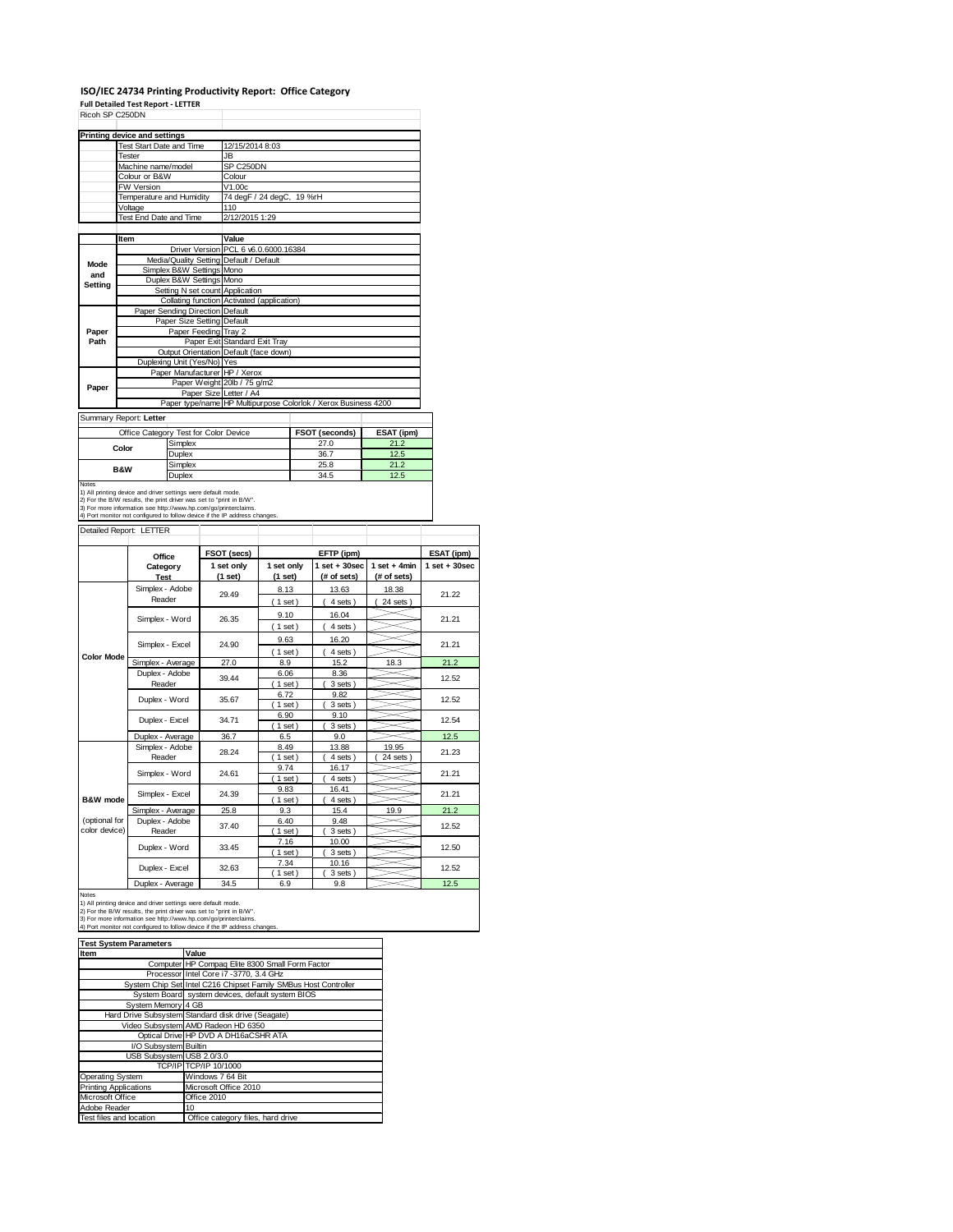# **ISO/IEC 24734 Printing Productivity Report: Office Category Full Detailed Test Report ‐ A4** Ricoh SP C250DN

| ו שטטבט וטיוו  |                                         |                                                                |
|----------------|-----------------------------------------|----------------------------------------------------------------|
|                | Printing device and settings            |                                                                |
|                | <b>Test Start Date and Time</b>         | 12/15/2014 8:03                                                |
|                | <b>Tester</b>                           | JB                                                             |
|                | Machine name/model                      | SP C250DN                                                      |
|                | Colour or B&W                           | Colour                                                         |
|                | <b>FW Version</b>                       | V1.00c                                                         |
|                | Temperature and Humidity                | 74 deg F / 24 deg C, 19 %rH                                    |
|                | Voltage                                 | 110                                                            |
|                | Test End Date and Time                  | 2/12/2015 1:29                                                 |
|                |                                         |                                                                |
|                | Item                                    | Value                                                          |
|                |                                         | Driver Version PCL 6 v6.0.6000.16384                           |
| Mode           | Media/Quality Setting Default / Default |                                                                |
| and            | Simplex B&W Settings Mono               |                                                                |
| <b>Setting</b> | Duplex B&W Settings Mono                |                                                                |
|                | Setting N set count Application         |                                                                |
|                |                                         | Collating function Activated (application)                     |
|                | Paper Sending Direction Default         |                                                                |
|                | Paper Size Setting Default              |                                                                |
| Paper          | Paper Feeding Tray 2                    |                                                                |
| Path           |                                         | Paper Exit Standard Exit Tray                                  |
|                |                                         | Output Orientation Default (face down)                         |
|                | Duplexing Unit (Yes/No) Yes             |                                                                |
|                | Paper Manufacturer HP / Xerox           |                                                                |
| Paper          |                                         | Paper Weight 20lb / 75 g/m2                                    |
|                | Paper Size Letter / A4                  |                                                                |
|                |                                         | Paper type/name HP Multipurpose Colorlok / Xerox Business 4200 |
|                | Summary Report: A4                      |                                                                |
|                |                                         |                                                                |

Summary Report: **A4**

|                                                                     | Office Category Test for Color Device                                      | <b>FSOT (seconds)</b> | ESAT (ipm) |  |  |
|---------------------------------------------------------------------|----------------------------------------------------------------------------|-----------------------|------------|--|--|
| Colour                                                              | Simplex                                                                    | 29.8                  | 20.2       |  |  |
|                                                                     | Duplex                                                                     | 36.6                  | 12.3       |  |  |
| <b>B&amp;W</b>                                                      | Simplex                                                                    | 26.3                  | 20.2       |  |  |
|                                                                     | Duplex                                                                     | 34.5                  | 12.3       |  |  |
| <b>Notes</b>                                                        |                                                                            |                       |            |  |  |
|                                                                     | 1) All printing device and driver settings were default mode.              |                       |            |  |  |
| 2) For the B/W results, the print driver was set to "print in B/W". |                                                                            |                       |            |  |  |
|                                                                     | 3) For more information see http://www.hp.com/go/printerclaims.            |                       |            |  |  |
|                                                                     | 4) Port monitor not configured to follow device if the IP address changes. |                       |            |  |  |

| Detailed Report: A4            |                           |                       |                       |                                  |                               |                   |
|--------------------------------|---------------------------|-----------------------|-----------------------|----------------------------------|-------------------------------|-------------------|
|                                | Office                    | FSOT (secs)           |                       | EFTP (ipm)                       |                               | ESAT (ipm)        |
|                                | Category<br><b>Test</b>   | 1 set only<br>(1 set) | 1 set only<br>(1 set) | $1$ set $+30$ sec<br>(# of sets) | $1$ set + 4min<br>(# of sets) | $1$ set $+30$ sec |
|                                | Simplex - Adobe<br>Reader | 29.64                 | 8.09<br>(1 set)       | 14.62<br>4 sets)                 | 17.25<br>23 sets              | 20.23             |
|                                | Simplex - Word            | 26.58                 | 9.02<br>(1 set)       | 15.36<br>4 sets)                 |                               | 20.21             |
| Colour                         | Simplex - Excel           | 32.90                 | 7.90<br>$1$ set)      | 15.66<br>4 sets)                 |                               | 20.22             |
| Mode                           | Simplex - Average         | 29.8                  | 8.3                   | 15.2                             | 17.2                          | 20.2              |
|                                | Duplex - Adobe<br>Reader  | 39.17                 | 6.10<br>$1$ set)      | 9.18<br>3 sets)                  |                               | 12.34             |
|                                | Duplex - Word             | 36.08                 | 6.64<br>$1$ set)      | 9.64<br>3 sets)                  |                               | 12.36             |
|                                | Duplex - Excel            | 34.33                 | 6.98<br>$1$ set)      | 9.76<br>3 sets)                  |                               | 12.34             |
|                                | Duplex - Average          | 36.6                  | 6.5                   | 9.5                              |                               | 12.3              |
|                                | Simplex - Adobe<br>Reader | 28.34                 | 8.46<br>$1$ set)      | 14.92<br>4 sets)                 | 17.14<br>23 sets              | 20.20             |
|                                | Simplex - Word            | 26.00                 | 9.23<br>$1$ set)      | 15.64<br>4 sets)                 |                               | 20.21             |
| B&W mode                       | Simplex - Excel           | 24.42                 | 9.82<br>$1$ set)      | 14.23<br>4 sets)                 |                               | 20.20             |
|                                | Simplex - Average         | 26.3                  | 9.1                   | 14.9                             | 17.1                          | 20.2              |
| (optional for<br>color device) | Duplex - Adobe<br>Reader  | 36.86                 | 6.50<br>$1$ set)      | 9.40<br>3 sets)                  |                               | 12.34             |
|                                | Duplex - Word             | 33.65                 | 7.10<br>$1$ set)      | 9.86<br>3 sets)                  |                               | 12.34             |
|                                | Duplex - Excel            | 32.90                 | 7.26<br>$1$ set)      | 10.02<br>3 sets)                 |                               | 12.34             |
|                                | $\mathbf{r}$              | $\sim$ $\sim$         | $\sim$ $\sim$         | $\sim$ $-$                       |                               | $\sim$            |

|                               | Duplex - Average                                                                                                                                                                                                                                                                      | 34.5                                             | 6.9 | 9.7 |  | 12.3 |  |
|-------------------------------|---------------------------------------------------------------------------------------------------------------------------------------------------------------------------------------------------------------------------------------------------------------------------------------|--------------------------------------------------|-----|-----|--|------|--|
| <b>Notes</b>                  | 1) All printing device and driver settings were default mode.<br>2) For the B/W results, the print driver was set to "print in B/W".<br>3) For more information see http://www.hp.com/go/printerclaims.<br>4) Port monitor not configured to follow device if the IP address changes. |                                                  |     |     |  |      |  |
| <b>Test System Parameters</b> |                                                                                                                                                                                                                                                                                       |                                                  |     |     |  |      |  |
| Item                          |                                                                                                                                                                                                                                                                                       | Value                                            |     |     |  |      |  |
|                               |                                                                                                                                                                                                                                                                                       | Computer HP Compaq Elite 8300 Small Form Factor  |     |     |  |      |  |
|                               |                                                                                                                                                                                                                                                                                       | Processor Intel Core i7 -3770, 3.4 GHz           |     |     |  |      |  |
|                               | System Chip Set Intel C216 Chipset Family SMBus Host Controller                                                                                                                                                                                                                       |                                                  |     |     |  |      |  |
|                               |                                                                                                                                                                                                                                                                                       | System Board system devices, default system BIOS |     |     |  |      |  |
|                               | System Memory 4 GB                                                                                                                                                                                                                                                                    |                                                  |     |     |  |      |  |
|                               | Hard Drive Subsystem Standard disk drive (Seagate)                                                                                                                                                                                                                                    |                                                  |     |     |  |      |  |
|                               |                                                                                                                                                                                                                                                                                       | Video Subsystem AMD Radeon HD 6350               |     |     |  |      |  |
|                               |                                                                                                                                                                                                                                                                                       | Optical Drive HP DVD A DH16aCSHR ATA             |     |     |  |      |  |
| I/O Subsystem Builtin         |                                                                                                                                                                                                                                                                                       |                                                  |     |     |  |      |  |
| USB Subsystem USB 2.0/3.0     |                                                                                                                                                                                                                                                                                       |                                                  |     |     |  |      |  |
|                               |                                                                                                                                                                                                                                                                                       | TCP/IP TCP/IP 10/1000                            |     |     |  |      |  |
| Operating System              |                                                                                                                                                                                                                                                                                       | Windows 7 64 Bit                                 |     |     |  |      |  |
| <b>Printing Applications</b>  |                                                                                                                                                                                                                                                                                       | Microsoft Office 2010                            |     |     |  |      |  |
| Microsoft Office              |                                                                                                                                                                                                                                                                                       | Office 2010                                      |     |     |  |      |  |
| Adobe Reader                  | 10                                                                                                                                                                                                                                                                                    |                                                  |     |     |  |      |  |
| Test files and location       |                                                                                                                                                                                                                                                                                       | Office category files, hard drive                |     |     |  |      |  |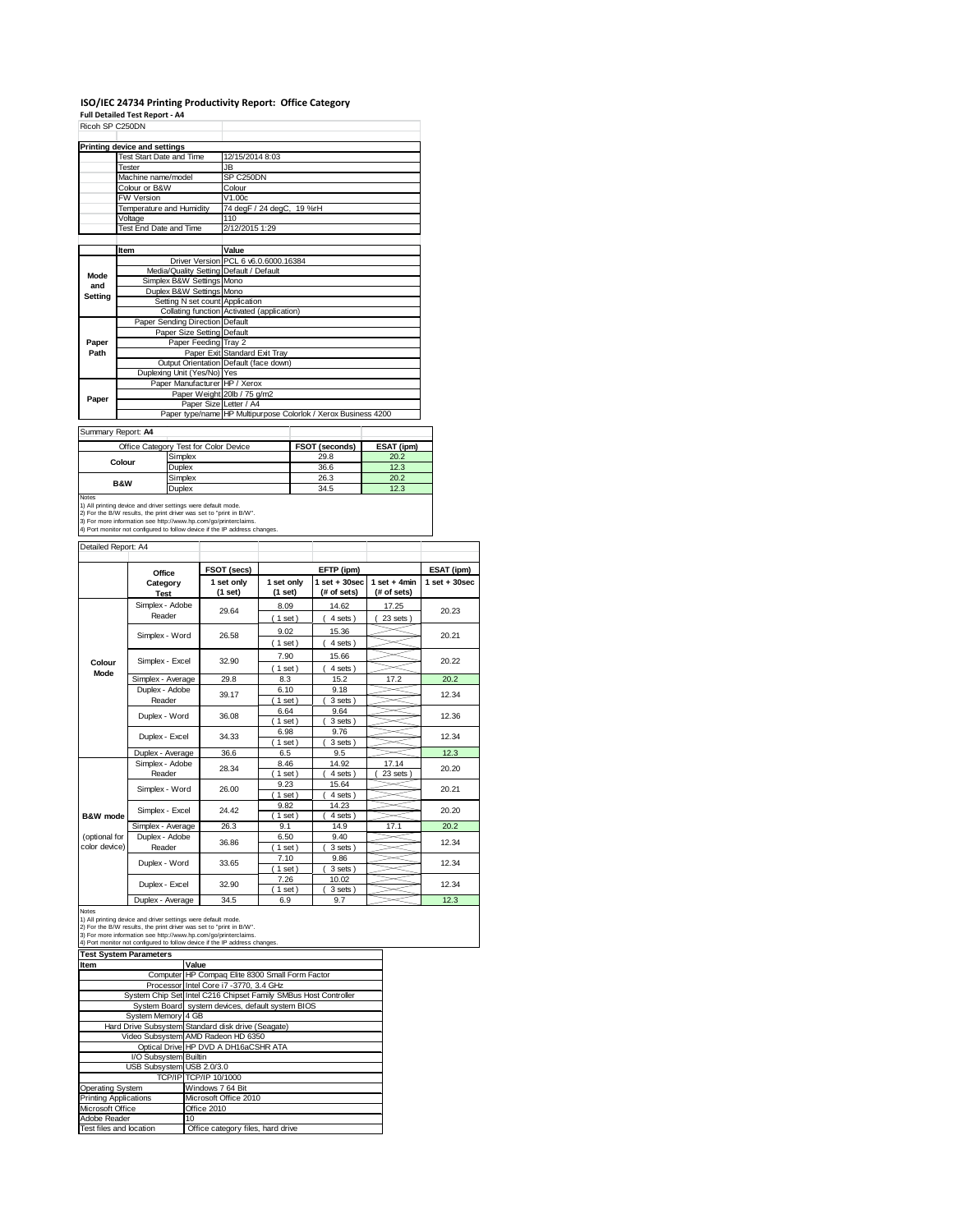#### **ISO/IEC 17629 First Print Out Time Report: Office Category Full Detailed Test Report ‐ LETTER** Ricoh SP C250DN

|            | Printing device and settings |                                |
|------------|------------------------------|--------------------------------|
|            | Test Start Date and Time     | 12/15/2014 8:03                |
|            | Tester                       | JB                             |
|            | Machine name/model           | SP C250DN                      |
|            | Colour or B&W                | Colour                         |
|            | Configuration (options)      | Default                        |
|            | Controller                   | Not Specified                  |
|            | Printing device page count   | 3217                           |
|            | Printing supplies page count | Not Specified                  |
|            | Temperature and Humidity     | 74 degF / 23 degC, 20 %rH      |
|            | Voltage                      | 110                            |
|            | Test End Date and Time       | 2/11/2015 9:15                 |
|            |                              |                                |
|            | Item                         | Value                          |
| Mode       | PDL and driver version       | PCL 6 v6.0.6000.16384          |
| and        | Print Quality mode           | default                        |
| Setting    | <b>B&amp;W</b> settings      | default                        |
|            | Paper feed orientation       | Short Edge                     |
| Paper      | Paper type setting           | default                        |
|            | Paper feeding                | Standard cassette              |
|            | Paper exit                   | Standard exit tray             |
| Paper Path | Output orientation           | default (face up or face down) |
|            | Duplexing unit               | Short Edge                     |

**ISO First Page Out Time Summary Report: Office Category**

|                |         | FPOT from Ready (seconds) |
|----------------|---------|---------------------------|
| Color          | Simplex | 18.2                      |
|                | Duplex  | 26.6                      |
| <b>B&amp;W</b> | Simplex | 17.3                      |
|                | Duplex  | 27.3                      |

3) For more information see http://www.hp.com/go/printerclaims.<br>4) Port monitor not configured to follow device if the IP address changes.<br>5) Page counts were collected after completion of the tests.

|                                |                           | ISO First Page Out Time Report: Office Category |                    |                              |                      |                   |
|--------------------------------|---------------------------|-------------------------------------------------|--------------------|------------------------------|----------------------|-------------------|
| <b>Detailed Report: LETTER</b> |                           |                                                 |                    |                              |                      |                   |
|                                |                           | Word<br>(seconds)                               | Excel<br>(seconds) | Adobe<br>Reader<br>(seconds) | Average<br>(seconds) | <b>Delay Time</b> |
|                                | FPOT from Ready - Simplex | 17.20                                           | 16.97              | 20.30                        | 18.16                | 50 Seconds        |
|                                | FPOT from Ready - Duplex  | 25.68                                           | 24.75              | 29.33                        | 26.59                | 50 Seconds        |
| <b>Color Mode</b>              | FPOT from Sleep - Simplex |                                                 |                    | 50.18                        |                      |                   |
|                                | Recovery Time             |                                                 |                    | 29.9                         |                      |                   |
|                                | FPOT from Off - Simplex   |                                                 |                    | 50.13                        |                      |                   |
|                                | Warm-up Time              |                                                 |                    | 29.82                        |                      |                   |
|                                | FPOT from Ready - Simplex | 16.43                                           | 15.56              | 19.77                        | 17.26                | 50 Seconds        |
|                                | FPOT from Ready - Duplex  | 23.65                                           | 30.40              | 27.69                        | 27.25                | 50 Seconds        |
| <b>B&amp;W Mode</b>            | FPOT from Sleep - Simplex |                                                 |                    | 49.87                        |                      |                   |
|                                | Recovery Time             |                                                 |                    | 30.1                         |                      |                   |
|                                | FPOT from Off - Simplex   |                                                 |                    | 49.89                        |                      |                   |
|                                | Warm-up Time              |                                                 |                    | 30.12                        |                      |                   |

Notes<br>1) All printing device and driver settings were default mode.<br>2) For the B/W results, the print driver was set to "print in B/W".<br>3) For more information see http://www.hp.com/go/printerclaims.<br>4) Port monitor not co

|                                         | <b>Test System Parameters</b> |                                                       |  |  |
|-----------------------------------------|-------------------------------|-------------------------------------------------------|--|--|
|                                         | <b>Item</b>                   | Value                                                 |  |  |
|                                         | Computer                      | HP Compag Elite 8300 Small Form Factor                |  |  |
|                                         | Processor                     | Intel Core i7 -3770, 3.4 GHz                          |  |  |
|                                         | System Chip Set               | Intel C216 Chipset Family SMBus Host Controller       |  |  |
|                                         | System Board                  | system devices, default system BIOS                   |  |  |
| Test                                    | <b>System Memory</b>          | 4 GB                                                  |  |  |
| System                                  | Hard Drive Subsystem          | Standard disk drive (Seagate)                         |  |  |
|                                         | Video Subsystem               | AMD Radeon HD 6350                                    |  |  |
|                                         | <b>Optical Drive</b>          | HP DVD A DH16aCSHR ATA                                |  |  |
|                                         | I/O Subsystem                 | <b>Builtin</b>                                        |  |  |
|                                         | USB Subsystem                 | USB 2.0/3.0                                           |  |  |
| Printina<br>Device<br><b>Connection</b> | TCP/IP                        | 10/1000                                               |  |  |
|                                         | <b>Operating System</b>       | Windows 7 Business/Ultimate, 64 bit, Build 7601, SP 1 |  |  |
|                                         | <b>Printing Applications</b>  | Microsoft Office 2010 SP2                             |  |  |
| Software                                |                               | Adobe Reader 10.1.4                                   |  |  |
|                                         | <b>Print Driver</b>           | PCL 6 v6.0.6000.16384                                 |  |  |
|                                         | Test files and location       | Office category files, hard drive                     |  |  |